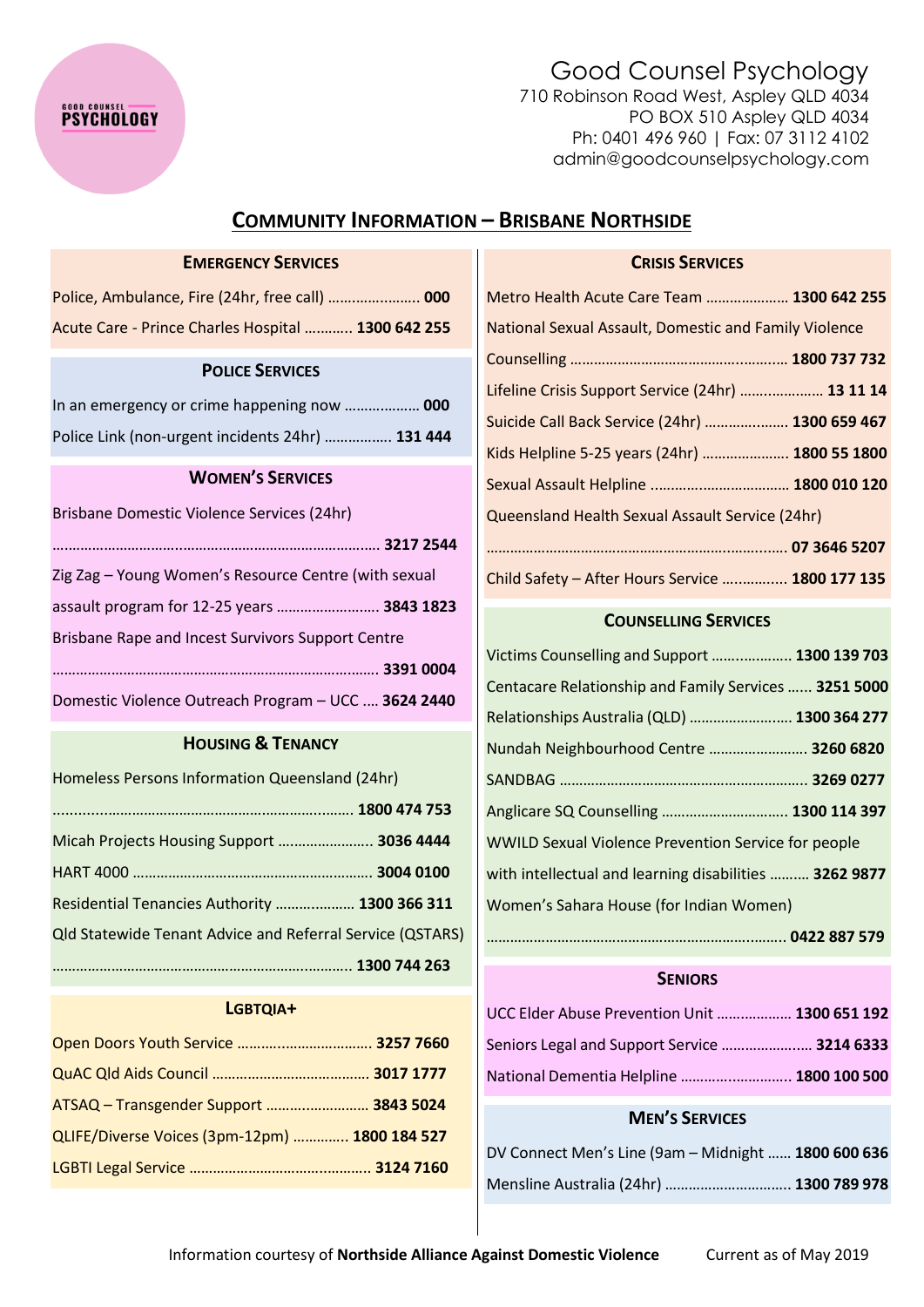# **PSYCHOLOGY**

# Good Counsel Psychology

710 Robinson Road West, Aspley QLD 4034 PO BOX 510 Aspley QLD 4034 Ph: 0401 496 960 | Fax: 07 3112 4102 admin@goodcounselpsychology.com

#### **INDIGENOUS SERVICES**

| Kurbingui Youth and Family Development  3156 4800 |  |
|---------------------------------------------------|--|
| ATSICHS Northgate Health Clinic  3240 8903        |  |

## **YOUNG PEOPLE**

| <b>SCASP</b> – Supporting Children After Separation UCC |  |
|---------------------------------------------------------|--|
|                                                         |  |
|                                                         |  |
|                                                         |  |
| Jabiru Community Youth and Children's Services          |  |
|                                                         |  |
| Young Parents Program (Up to 23 yrs)  3357 9944         |  |

#### **PARENTING**

| Centre for Young Women and Young Families  3620 2482 |  |
|------------------------------------------------------|--|
| PANDA - Perinatal Anxiety & Depression Australia     |  |
|                                                      |  |

#### **CULTURALLY AND LINGUISTICALLY DIVERSE**

| Translating and Interpreting Service (24hr)  131 450   |  |  |
|--------------------------------------------------------|--|--|
| National Relay Service for speech and hearing impaired |  |  |
|                                                        |  |  |
| Transcultural Mental Health Centre  3317 1234          |  |  |
| Immigrant Women's Support Service  3846 3490           |  |  |
| QPASTT – QLD Program of Assistance of Survivors of     |  |  |
|                                                        |  |  |
| NABS (Auslan Interpreting)  1800 246 945               |  |  |
| Multicultural Development Association  3357 5400       |  |  |

### **LEGAL SERVICES**

| Violence Prevention and Women's Advocacy  3917 0597      |
|----------------------------------------------------------|
| Women's DV Court Assistance (DVO Help)  3917 0590        |
| Women's Legal Service  1800 957 957                      |
|                                                          |
| The Domestic Violence and Family Law Clinic . 3260 6820  |
| Youth Advocacy Centre (under 18)  3356 1002              |
| Refugee and Immigration Legal Service  3846 9300         |
| Brisbane Magistrates Court  3247 5598                    |
| Sandgate Magistrates Court  3631 8222                    |
|                                                          |
| Qld Indigenous Family Violence Legal Service . 3839 6857 |
| Salvos Legal Humanitarian Service  3280 8860             |
| Aboriginal & Torres Strait Islander Legal Service        |
|                                                          |

## **GENERAL RESOURCES**

| Victims Assist Queensland (incl financial support)     |  |
|--------------------------------------------------------|--|
|                                                        |  |
| Picabeen Community Centre  3354 2555                   |  |
| Zillmere Community Centre  3865 2880                   |  |
| National Debt Helpline  1800 007 007                   |  |
| Alcohol & Drug Information Service (24hr) 1800 177 833 |  |
|                                                        |  |
|                                                        |  |
| Family Relationship Advice Line  1800 050 321          |  |